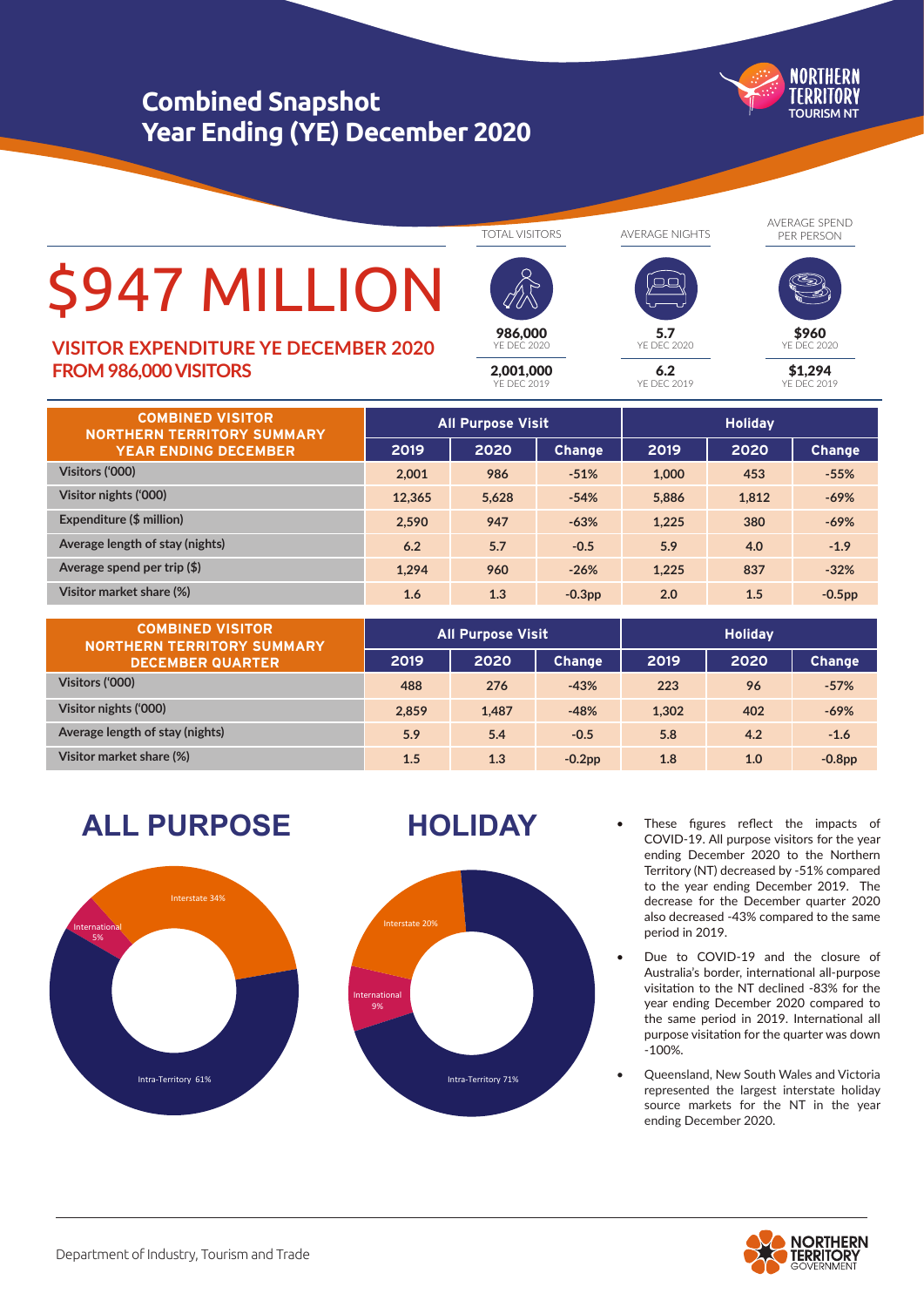# **Combined Snapshot Year Ending December 2020**



## **VISITOR SUMMARY**

| <b>NORTHERN TERRITORY</b><br><b>VISITOR SUMMARY</b><br><b>YEAR ENDING DECEMBER 2020</b> | Visitors ('000) | <b>Change</b> | Average stay<br>(nights) | Average spend per<br>$trip$ $(§)$ |  |
|-----------------------------------------------------------------------------------------|-----------------|---------------|--------------------------|-----------------------------------|--|
| <b>Intra-Territory</b>                                                                  |                 |               |                          |                                   |  |
| Total                                                                                   | $603*$          | $-3.3%$       | 3.1                      | 764                               |  |
| Holiday                                                                                 | 324             | 32%           | 2.9                      | 625                               |  |
| Visiting friends/relatives                                                              | 39              | $-21%$        | 3.2                      | 349                               |  |
| <b>Business</b>                                                                         | 201             | $-29%$        | 3.3                      | 413                               |  |
| All other reasons                                                                       | 49              | 5.0%          | 3.4                      | 476                               |  |
| Interstate                                                                              |                 |               |                          |                                   |  |
| Total                                                                                   | $333*$          | $-69%$        | 8.9                      | 1,244                             |  |
| Holiday                                                                                 | 91              | $-82%$        | 6.1                      | 1,468                             |  |
| Visiting friends/relatives                                                              | 53              | $-67%$        | 7.9                      | 543                               |  |
| <b>Business</b>                                                                         | 176             | $-56%$        | 9.8                      | 870                               |  |
| All other reasons                                                                       | 23              | $-68%$        | 12.7                     | 1,041                             |  |
| International                                                                           |                 |               |                          |                                   |  |
| <b>Total</b>                                                                            | $50*$           | $-83%$        | 14.9                     | 1,441                             |  |
| Holiday                                                                                 | 39              | $-84%$        | 8.1                      | 1,132                             |  |
| Visiting friends/relatives                                                              | 5               | $-75%$        | 25.2                     | 916                               |  |
| <b>Business</b>                                                                         | $\mathbf{1}$    | $-90%$        | 48.7                     | 2,909                             |  |
| All other reasons                                                                       | 6               | $-74%$        | 39.9                     | 3,264                             |  |
| <b>Combined</b>                                                                         |                 |               |                          |                                   |  |
| <b>Total</b>                                                                            | 986*            | $-51%$        | 5.7                      | 960                               |  |
| Holiday                                                                                 | 453             | $-55%$        | 4.0                      | 837                               |  |
| Visiting friends/relatives                                                              | 98              | $-58%$        | 6.9                      | 484                               |  |
| <b>Business</b>                                                                         | 378             | $-46%$        | 6.5                      | 635                               |  |
| All other reasons                                                                       | 78              | $-45%$        | 8.9                      | 855                               |  |

### **SOURCE MARKETS Domestic International**



**Queensland** VISITORS 127,000 -48% EXPENDITURE \$109M -68%



**New South Wales** VISITORS 66,000 -77% EXPENDITURE \$139M -67%



**Victoria** VISITORS 49,000 -83% EXPENDITURE \$62M -87%





**Western Australia** VISITORS 25,000 -73% EXPENDITURE \$23M -85%



**United States of America** VISITORS 9,000 -75% EXPENDITURE \$14M -82%





**Germany** VISITORS 5,000 -82% EXPENDITURE \$6M -83%



**China\*\*** VISITORS 4,000 -79% EXPENDITURE \$9M -67%



**Scandinavia** VISITORS 3,000 -60% EXPENDITURE \$3M -73%

# **PARTICIPATION IN ABORIGINAL CULTURAL ACTIVITIES DURING TRIP**







77% International Holiday Visitors

 $14\%$ Domestic Holiday Visitors





\*Total visitors may not add up to the sum of the below purposes as more than one stopover in the NT is possible during a trip. \*\*China includes - Mainland China, Taiwan and Hong Kong

Department of Industry, Tourism and Trade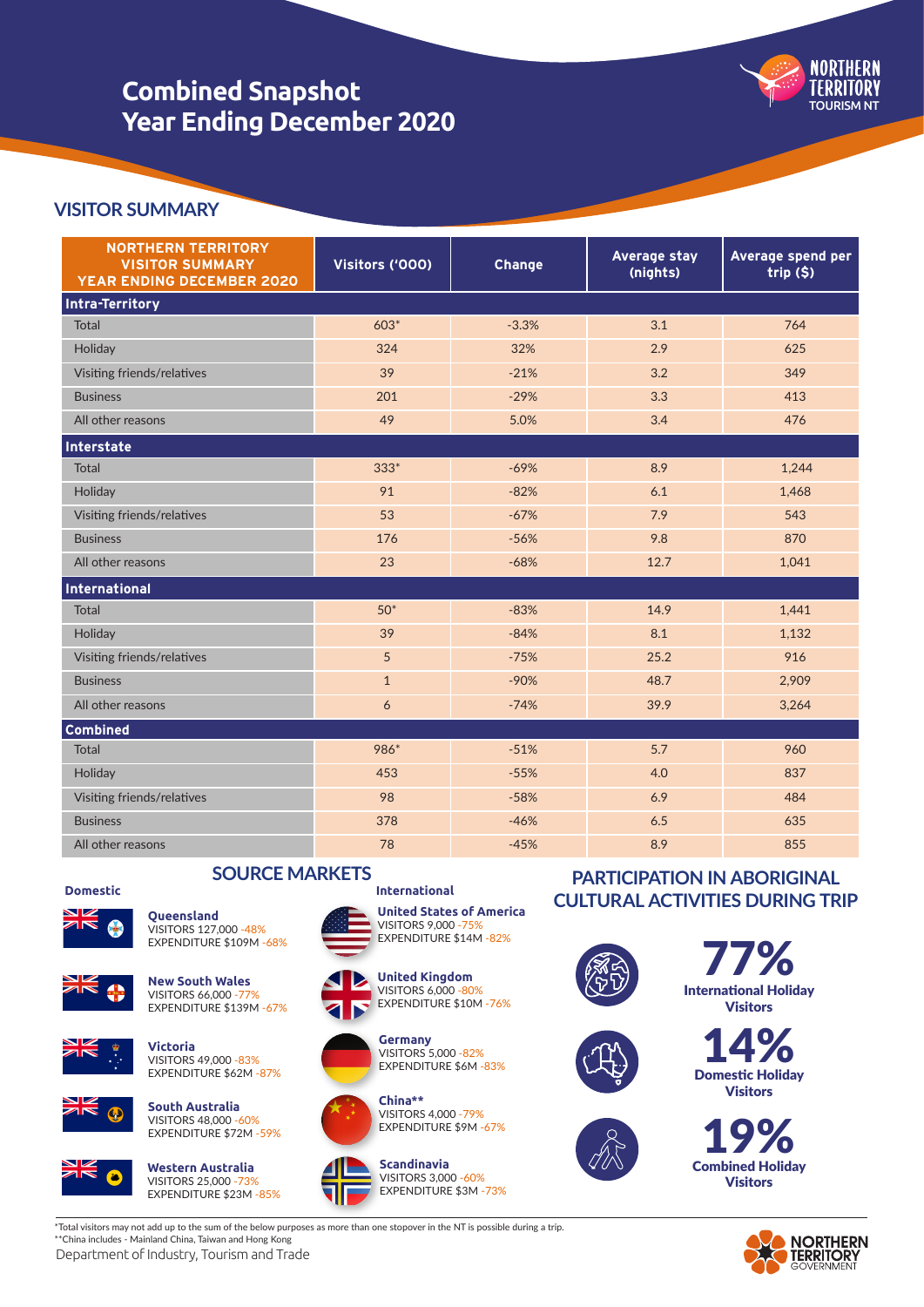

# **Combined Snapshot Year Ending December 2020**

## **REGIONAL VISITATION SUMMARY**

| <b>COMBINED VISITOR</b><br><b>TOP END SUMMARY</b><br><b>YEAR ENDING DECEMBER</b> | <b>All Purpose Visit</b> |       |                   | <b>Holiday</b> |       |                    |
|----------------------------------------------------------------------------------|--------------------------|-------|-------------------|----------------|-------|--------------------|
|                                                                                  | 2019                     | 2020  | <b>Change</b>     | 2019           | 2020  | <b>Change</b>      |
| Visitors ('000)                                                                  | 1.336                    | 719   | $-46%$            | 588            | 352   | $-40%$             |
| Visitor nights ('000)                                                            | 8.191                    | 3.751 | $-54%$            | 3.431          | 1,228 | $-64%$             |
| Expenditure (\$ million)                                                         | 1,453                    | 587   | $-60%$            | 564            | 212   | $-62%$             |
| Average length of stay (nights)                                                  | 6.1                      | 5.2   | $-0.9$            | 5.8            | 3.5   | $-2.3$             |
| Average spend per trip $(\$)$                                                    | 1.087                    | 816   | $-25%$            | 959            | 604   | $-37%$             |
| Visitor market share (%)                                                         | 1.1                      | 1.0   | $-0.1pp$          | 1.2            | 1.2   | <b>Opp</b>         |
| Visitor market share of the NT (%)                                               | 66.8                     | 72.9  | 6.1 <sub>pp</sub> | 58.8           | 77.5  | 18.7 <sub>pp</sub> |

| <b>COMBINED VISITOR</b><br><b>CENTRAL AUSTRALIA SUMMARY</b><br><b>YEAR ENDING DECEMBER</b> | All Purpose Visit |       |               | <b>Holiday</b> |       |           |
|--------------------------------------------------------------------------------------------|-------------------|-------|---------------|----------------|-------|-----------|
|                                                                                            | 2019              | 2020  | <b>Change</b> | 2019           | 2020  | Change    |
| Visitors ('000)                                                                            | 796               | 294   | $-63%$        | 519            | 124   | $-76%$    |
| Visitor nights ('000)                                                                      | 3.915             | 1.773 | $-55%$        | 2.388          | 543   | $-77%$    |
| Expenditure (\$ million)                                                                   | 1.119             | 343   | $-69%$        | 656            | 159   | $-76%$    |
| Average length of stay (nights)                                                            | 4.9               | 6.0   | 1.1           | 4.6            | 4.4   | $-0.2$    |
| Average spend per trip $(\$)$                                                              | 1,406             | 1,168 | $-17%$        | 1,264          | 1.284 | 1.5%      |
| Visitor market share (%)                                                                   | 0.6               | 0.4   | $-0.2$ pp     | 1.0            | 0.4   | $-0.6pp$  |
| Visitor market share of the NT (%)                                                         | 39.8              | 29.8  | $-10.0pp$     | 51.9           | 27.4  | $-24.5pp$ |



CENTRAL AUSTRALIA

VISITORS 294,000 -63% EXPENDITURE \$343M -69%

HOLIDAY VISITORS 124,000 -76% HOLIDAY EXPENDITURE \$159M -76%

**BARKLY** VISITORS 60,000 -46% EXPENDITURE \$36M -63%

#### ALICE SPRINGS MACDONNELL VISITORS 194,000 -62% EXPENDITURE \$189M -61%

LASSETER VISITORS 99,000 -78% EXPENDITURE \$118M -78%



**\*Expenditure is for the Darwin and Litchfield Kakadu Arnhem regions**